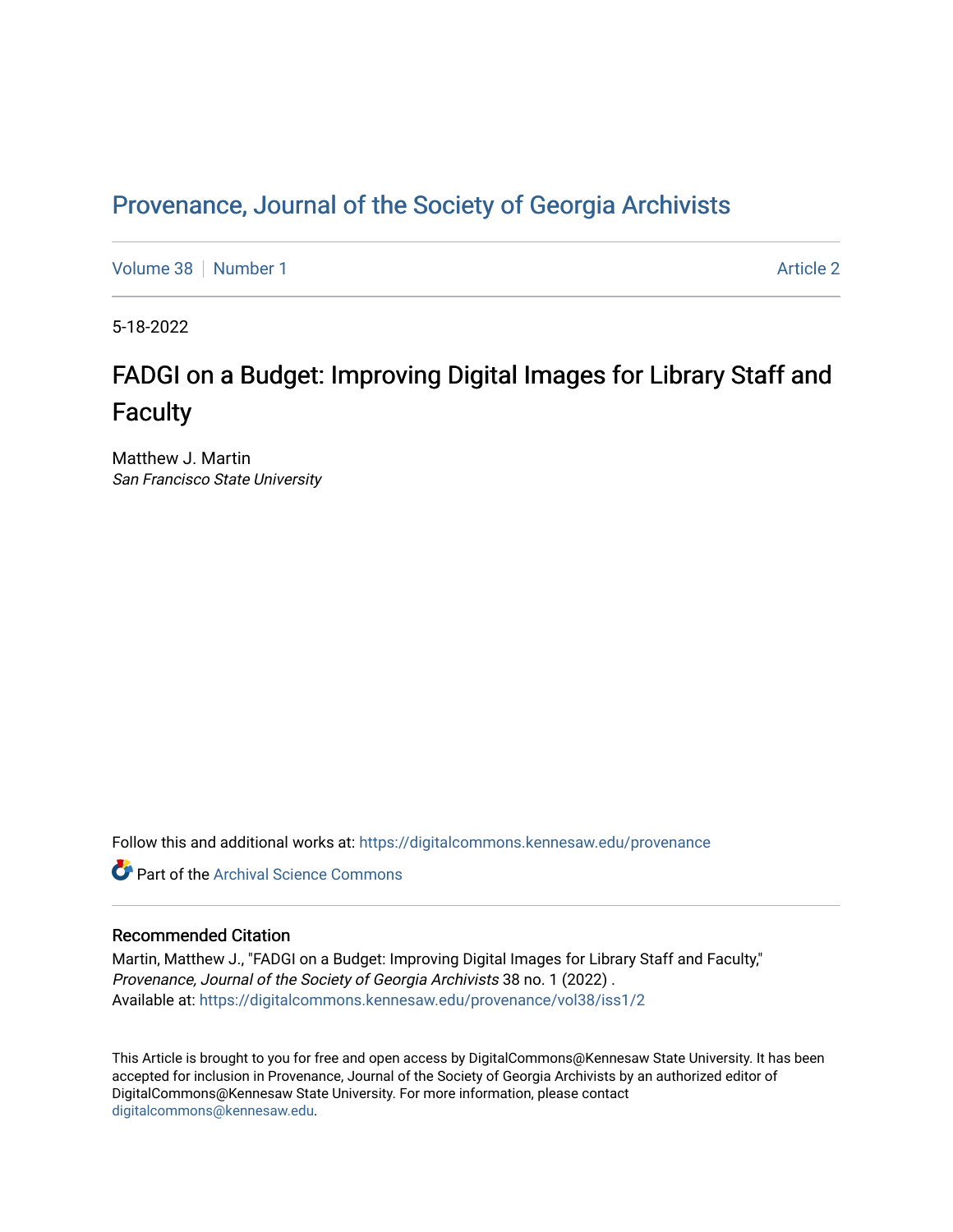# FADGI on a Budget: Improving Digital Images for Library Staff and Faculty

### Cover Page Footnote

This paper is indebted to my colleagues in the Digital Scholarship Center at San Francisco State University.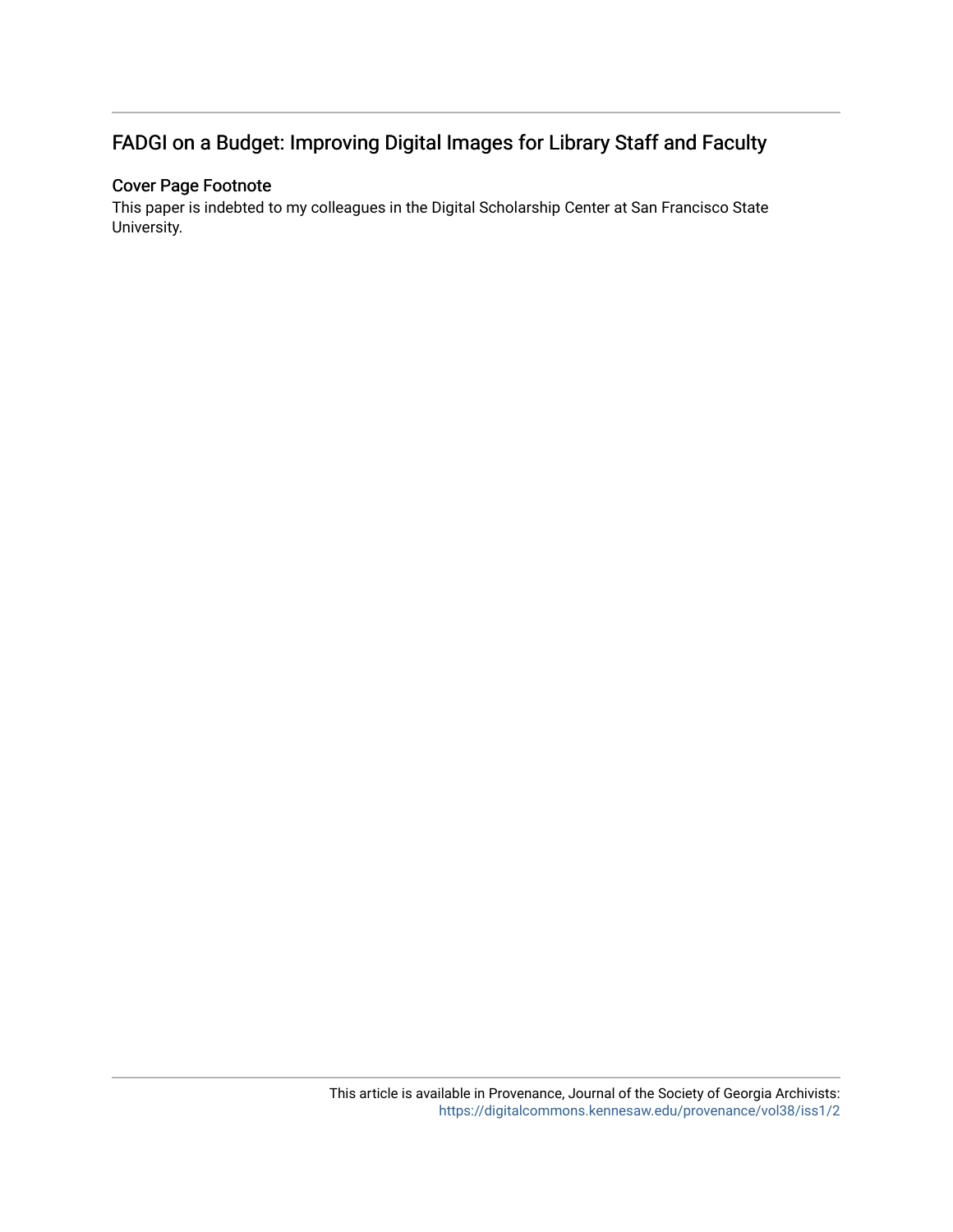### **Introduction**

For library digitization units performing copy stand photography, the [Federal Agencies Digital](http://www.digitizationguidelines.gov/guidelines/digitize-technical.html)  [Guidelines Initiative](http://www.digitizationguidelines.gov/guidelines/digitize-technical.html) (FADGI) provides an incredibly useful set of standards for creating highfidelity digital images of cultural heritage items. As more and more libraries share books and other objects from their collections online that are important, rare, or unique, the demand increases to create digital versions of these objects of a higher quality. Images captured at this high level can serve as digital surrogates in terms of faithfully capturing the marginalia of a text, the colors and condition of a painting, or other interesting and expanding facets of an object, as well as helping to limit access and damage to physical items or providing backup copies in case of future damage. High-resolution digitization also helps prevent these digital files from becoming obsolete in the foreseeable future. FADGI enables photography of mathematically (and visibly) higher quality images. However, understanding the guidelines—much less achieving 3- or 4-star images in FADGI's strict star-tier system—can be difficult for library staff. Many are inexperienced in photography and have only limited resources available to them.<sup>1</sup> Several large-format scanners and copy stands exist now that can achieve FADGI-level digitization "out-of-the-box," but these are often sold for several tens of thousands of dollars and may be out of reach for many libraries that wish to digitize their own unique and rare books or other cultural heritage items.

This article provides an account of potential strategies for experimenting with FADGI in the absence of such equipment, using the experience of the Digital Scholarship Center (DSC) team at San Francisco State University as a case study. While the DSC team has been fortunate in acquiring a few pieces of specialized equipment, we still had to grapple with translating FADGI's highly technical guidelines to our relatively modest circumstances. Our ultimate goal was to achieve a 4-star image with the equipment we already had at our disposal while avoiding image manipulation via photo editing software such as Photoshop. Even with our limitations, the DSC was able to achieve 4-star images of rare books under certain conditions through an iterative experimentation process. In doing so, we refined our studio environment and significantly cut down on the need for timely post-processing labor. Moreover, through engaging with what Don Williams and Peter Burns call "objective and science-based [digital image] literacy," our team gained extensive insights into digitization that greatly improved the overall quality of our work.<sup>ii</sup> Though there will always remain challenges preventing 4-star digitization in many circumstances, even small-scale digitization units like ours can use FADGI to improve their images with the equipment they already have and better understand their cameras, lighting, and environment to ensure that future equipment purchases get them the results they desire.

### **What is FADGI?**

For those unfamiliar with FADGI, it is often meant as shorthand for their star-tier system based on a collection of recommendations, tools for capturing information, and software to analyze that information: FADGI's "Technical Guidelines for Digitizing Cultural Heritage Materials," a DICE (Digital Imaging Conformance Environment) color target, and OpenDICE analysis software. FADGI provides a robust set of recommendations for many parts of the digitization process, along with recommendations for treating born-digital objects. From the standpoint of a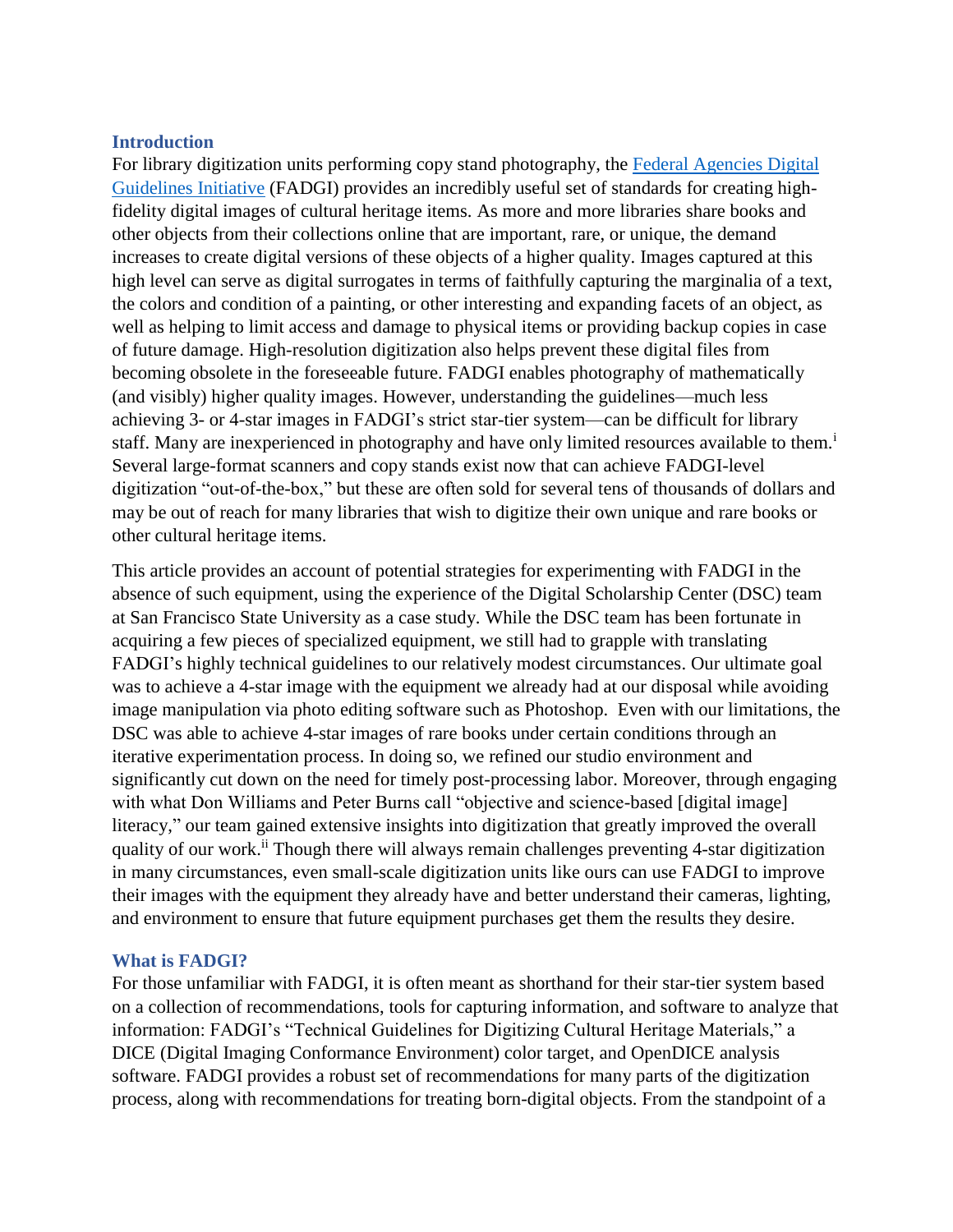digitization unit in a library, FADGI's Technical Guidelines provide best practices for capturing accurate color, tone response (how accurately light levels are converted to digital pixels), and spatial resolution. Each star tier of FADGI's ranking system represents a higher level of accuracy for each of these elements, with 1-star representing a low conformance to the technical standards described in the guidelines and 4-stars representing a high level of conformance to those standards. To use image resolution as an example: if a 4-star image of a bound rare book requires a resolution of 400 pixels-per-inch (PPI), the Digital Imaging Conformance Evaluation performed in OpenDICE will perform a physical pixel count to determine if the image meets or exceeds 400 PPI. If an image falls short of that pixel count—based on improper distance from the camera's sensor or other environmental factors— and measures 396 PPI, it will receive a score of 3-stars. By performing these conformance tests, a digitization unit can better understand the modifications necessary to make objective improvements to their imaging output.

# **Equipment**

The DSC team already had a copy stand, digital camera, and two lights, which I describe in more detail below. We also purchased several other items as we went, and to replicate our process, I would recommend starting out with the following equipment.

- Digital camera
- $\bullet$  2 lights
- Copy stand (or a way to point a camera straight down at a flat surface)
- Book cradles and weights for holding a book open
- DICE-compliant color target (a calibration tool for matching the colors of a physical object with known values with the colors of a photographed or scanned image).
- Free OpenDICE image analysis software
- Material to block and absorb light (i.e., paper or cloth), if your room has not been treated for reflections

A DICE-compliant color target was needed for the free OpenDICE software to read and accurately measure color and tone values. Shannon Willis and Marcia McIntosh list "purchasing DICE targets and purchasing scanner/camera calibration and profiling software" as the first two of "six essential actions" discussed in their report on FADGI compliance.<sup>iii</sup> The target used for this study was the GoldenThread object-level target. These targets provide a  $L^*a^*b^{*iv}$  value for each color and tone so the OpenDICE software can gauge objectively how much a value in a captured image deviates from the base value of the target. Any target that accurately lists these numerical values should work, as these values need to be entered into a spreadsheet for OpenDICE to read. $v$ 

## **Our Setup**

## **Lighting**

For our copy stand work, we use two Profoto Acute 2-D4 halogen lights with white beauty dish reflectors facing 45-degrees down towards the book (see Figures 1 and 2). When digitizing bound materials, this setup ensures that light travels up and down the spine of a book to eliminate spine shadow (see Figure 3). The bottom of each bulb is approximately 35-inches away from the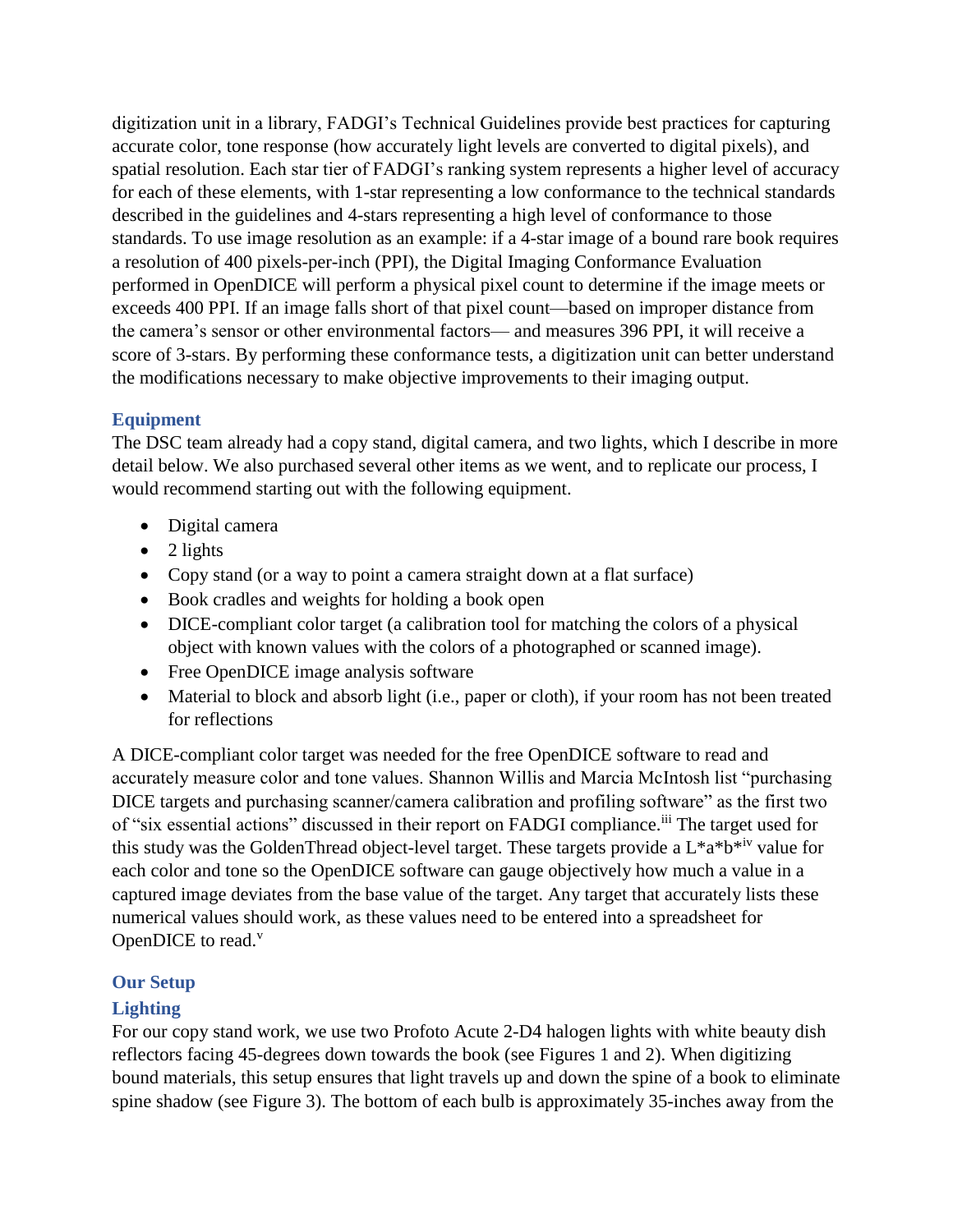sides of our copy stand and approximately 55 inches from the floor. We experimented with using diffusion panels with our Profoto Zoom 2 adjustable spotlight reflectors, but, as we learned conceptually as we experimented more with the FADGI process, diffusion lowers detail and reduces color accuracy, which is bad for reproducing text. We tested many angles and decided that 45-degrees provided the best result. The ideal height and distance of the lights will change based on the size of the object being digitized. As always, I would recommend experimenting until your target or object is lit most evenly, and then document your process so you can recreate the setup that worked best for you.



*Figure 1: Profoto beauty dish reflector.*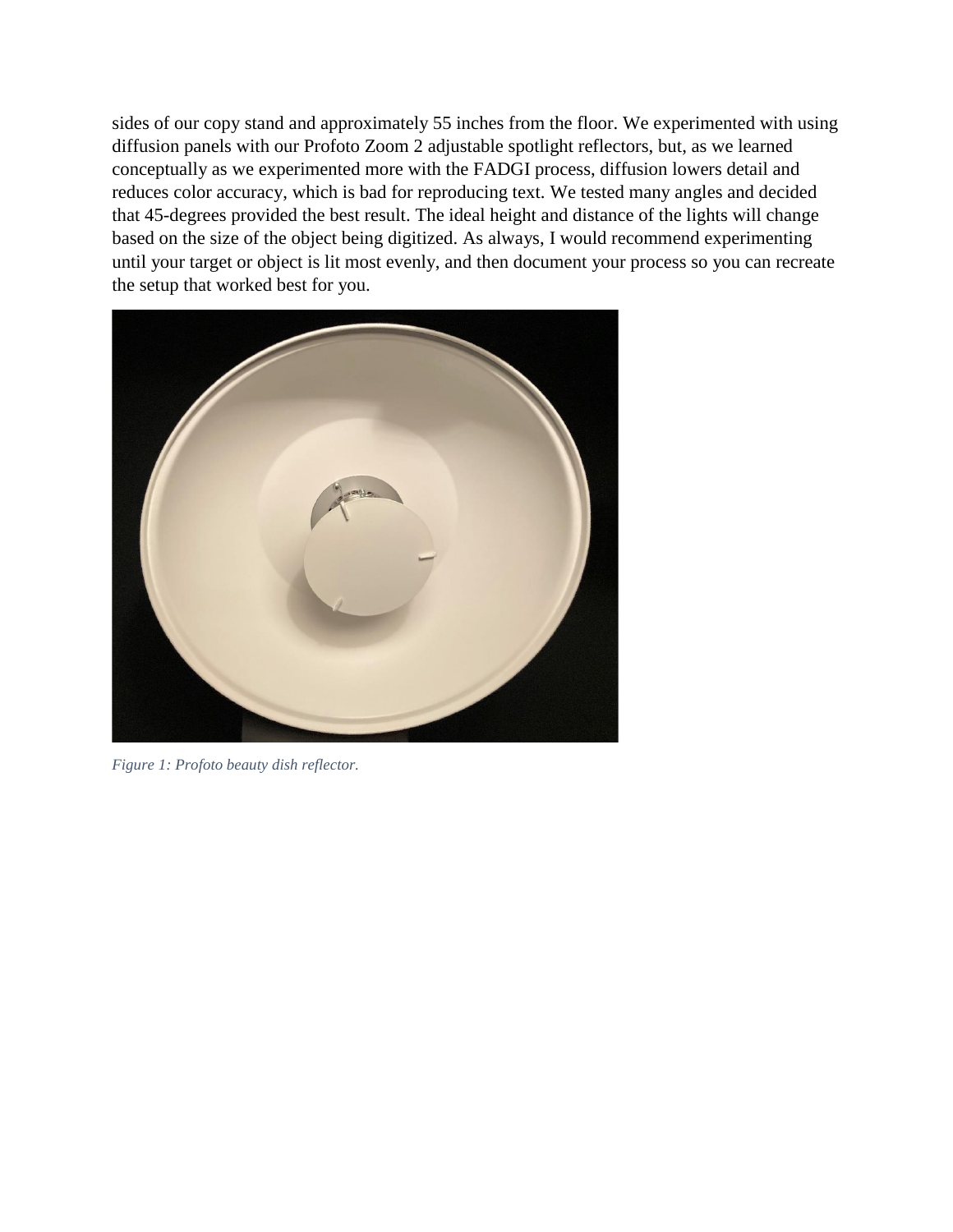

*Figure 2: Copy stand setup with two modeling lights*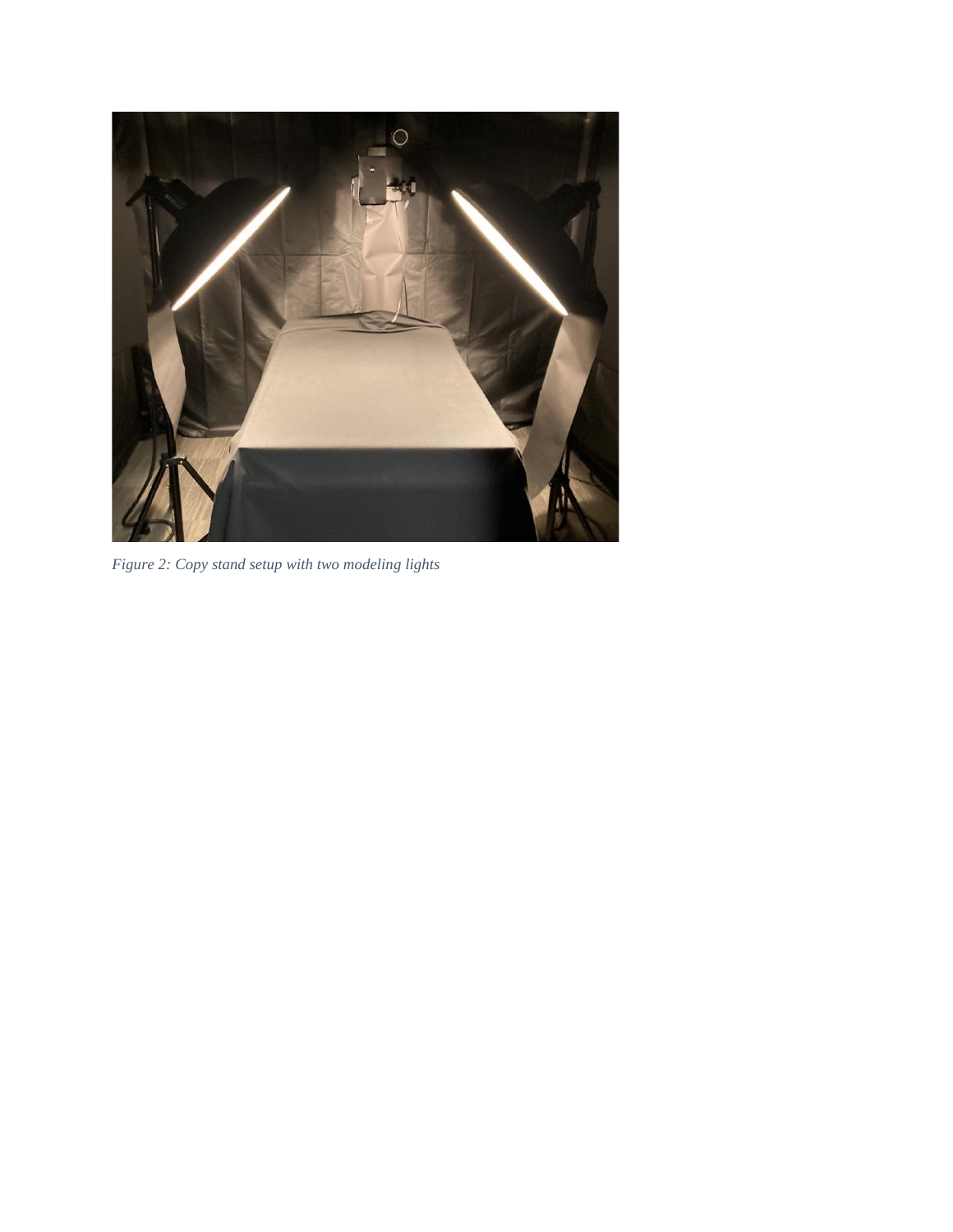

*Figure 3: A book lit by one light at the top and one at the bottom. This lighting setup produces even illumination and reduces shadow along the spine of the book.*

### **Camera**

We are fortunate to have a Hasselblad H4D 31-megapixels camera, which *is* underpowered when compared to cameras such as the Phase One 150 megapixel model, but takes beautiful pictures, nevertheless. Of course, the more megapixels you have, the sharper the image, which is especially helpful for photographing text that is meant to be read on a computer monitor; however, megapixels are not everything, and zooming far into an image will likely never be the norm for users accessing digital collections. Additionally, a consumer DSLR passing FADGI 3 or 4- stars will provide markedly better results than a 150mp camera with a poor setup.<sup>vi</sup>

We use an 80mm lens, which is around the ballpark focal length for copy stand photography. I recommend somewhere between 50-100mm (i.e., there is no need to buy an 80mm lens if you already have a 50mm one). Wider-angle lenses distort images more, and macro lenses will require the camera to be further from the object, providing lower resolution. With the 80mm, our sweet spot is around f-stop 7.1. You should find the aperture stop that gives you the sharpest image, which might be close to this stop. For shutter speed, generally the longer the shutter speed, the sharper the image. We generally do not use a flash and instead prefer to use the mod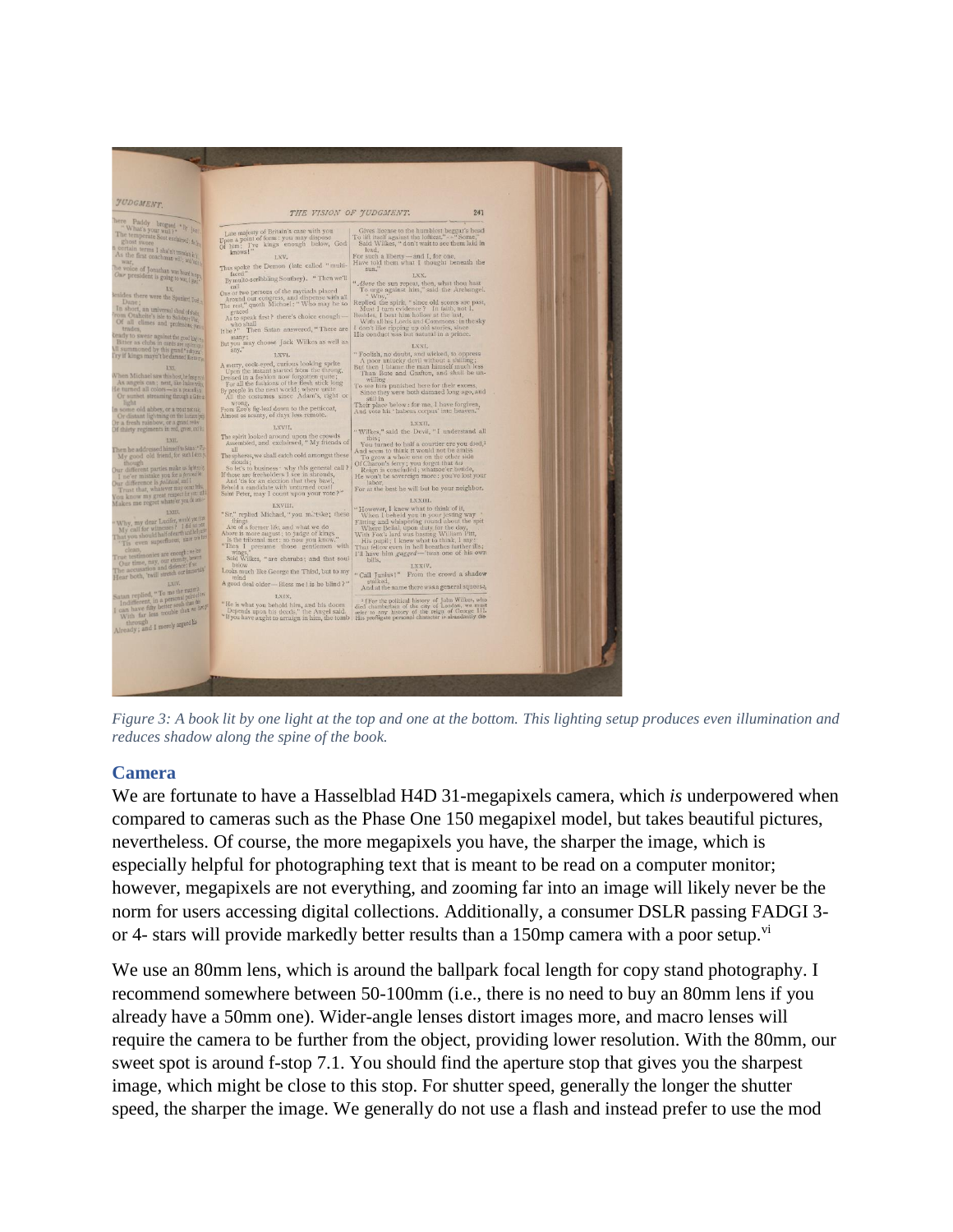lights at  $\frac{3}{4}$  power, with a .3-.4 second shutter. We also rest a small spirit level on top of the viewfinder to make sure the camera sits perpendicular to the base of the copy stand.

### **Environment / The Room**

In all of our research on copy stand photography, the practical information that proved most difficult to find was that pertaining to the physical space surrounding the copy stand. Perhaps the need for a well-treated room is self-evident among photographers and presupposed in most instructional materials, but we once again discovered best practices through experimentation. With our Hasselblad and a decent lighting setup, many of our pre-FADGI images seemed acceptable, using our eyes as a guide toward achieving faithful representations of materials. However, often when we thought we had achieved a high-fidelity image, once we viewed that image through a different monitor or on a different day, problems would reveal themselves: whites would turn to grays or become painfully bright—which we did not perceive at the time of shooting. These problems would require additional post-processing, which further degraded image quality and took us away from our goal of avoiding image manipulation. Our extensive FADGI testing showed us how important the room was in creating high-quality images, and we came up with an inexpensive solution to better control our environment.

### **The Testing Process**



*Figure 4. An image of a Golden Thread color target being read in OpenDICE.*

When we first ran an OpenDICE test—which simply involves taking a picture of an OpenDICEcompliant color target (see Figure 4) and trying to get the numeric representation of each color in the image to match the number written on the physical target—we failed every performance parameter. While we understood little about the parameters at the time, we could see that the whites in our images were often either too bright or too dark compared to the objective tone values of the DICE target, and the blacks were consistently too bright, even after lowering the brightness to adjust for blown-out whites. We did experiment with aperture and shutter speed, as well as light placement, but after a while, it seemed obvious that something outside these elements was causing these discrepancies.

Since the white ceiling in our lab was just high enough to clear the shaft of our copy stand (only about 8 feet from the floor), I hypothesized that we were getting an excess of white reflecting back and forth between the copy stand base and the ceiling. If that were the case, I surmised that if we covered the ceiling with a dark, non-reflective material, our tones would be more accurate, and that did help. After cloaking the ceiling in gray backdrop paper, our numbers in FADGI improved, especially the blacks, which we had trouble getting dark enough in our initial tests. At this point, we experimented with black and gray paper, to see which absorbed light better, raised the height of the paper to see if further reflections could be eliminated based on distance, and angled the paper at about 45-degrees so that light would be less likely to bounce directly into the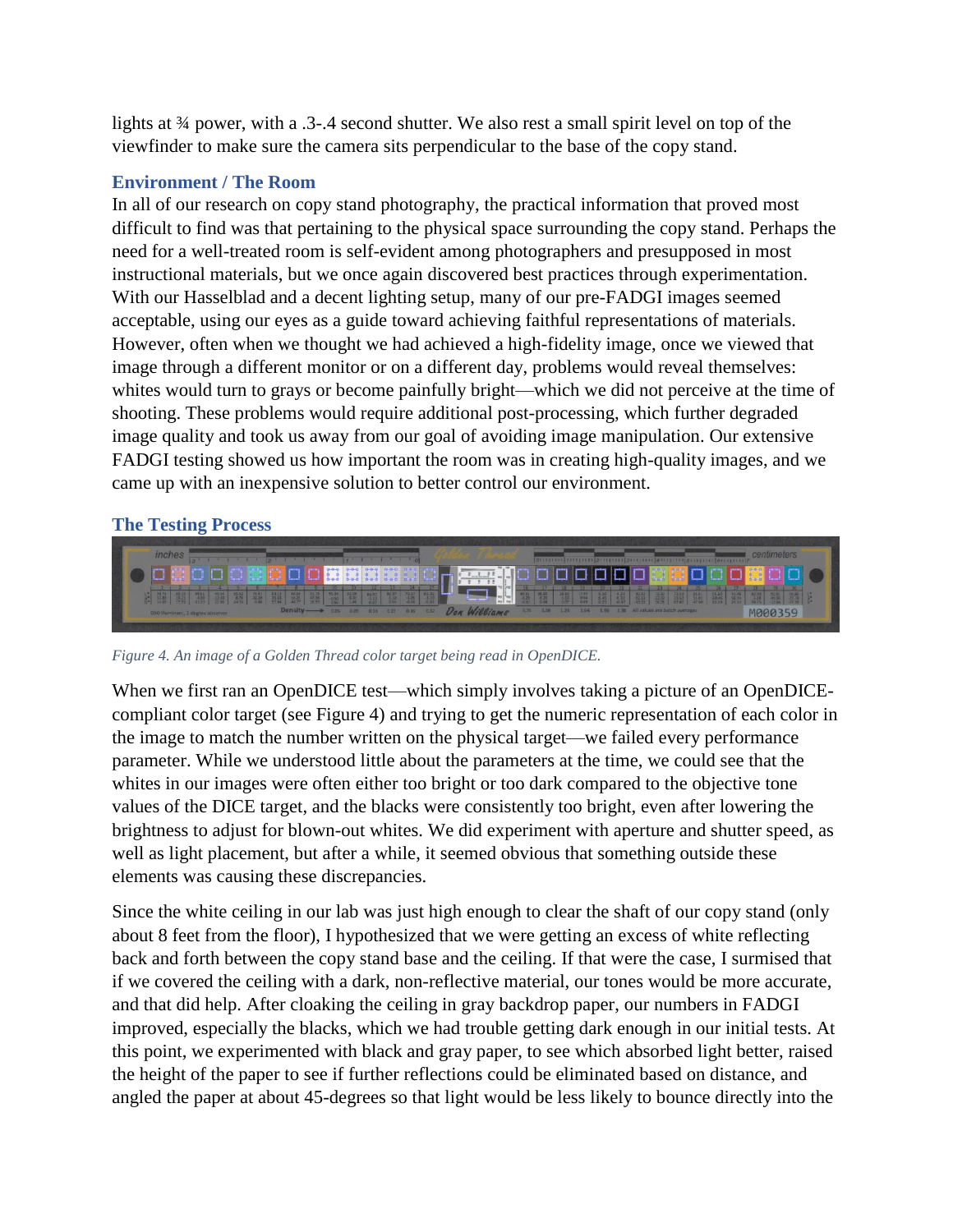lens. Surprisingly, the distance and angle of the paper had negligible effects, but black paper performed slightly better than gray.

Still, our tests continued to fail every FADGI parameter. Color and tone response registered too far from the color target's objective values and, surprisingly, true resolution remained consistently lower than expected based on the camera's distance from the target. We hypothesized that the other surfaces surrounding the copy stand (one of which was an orange wall) might also be contributing additional reflective light of various colors onto the subject. In the hope of addressing this, we created a paper canopy, held up by light stands, clamps, and document clips surrounding the copy stand (see Figure 5). Surprisingly, the tone scale analysis score increased to just shy of 3-stars, and the color registration and, most shockingly, resolution increased to 4-stars.<sup>vii</sup> At this point in the process, one of my colleagues discovered that we could manipulate the tone curve in post-processing to approach the desired tone scale analysis score, so we concentrated on that instead of continuing to experiment with the physical environment (reducing reflections from the vinyl floor would have been an obvious next step)<sup>viii</sup>. After many hours making several tiny changes to the tone curve, we barely hit our goal of 4-stars. It took approximately two full-time staff testing for about 4 hours per day with occasional help from another staff member and a student assistant one month to complete the testing process.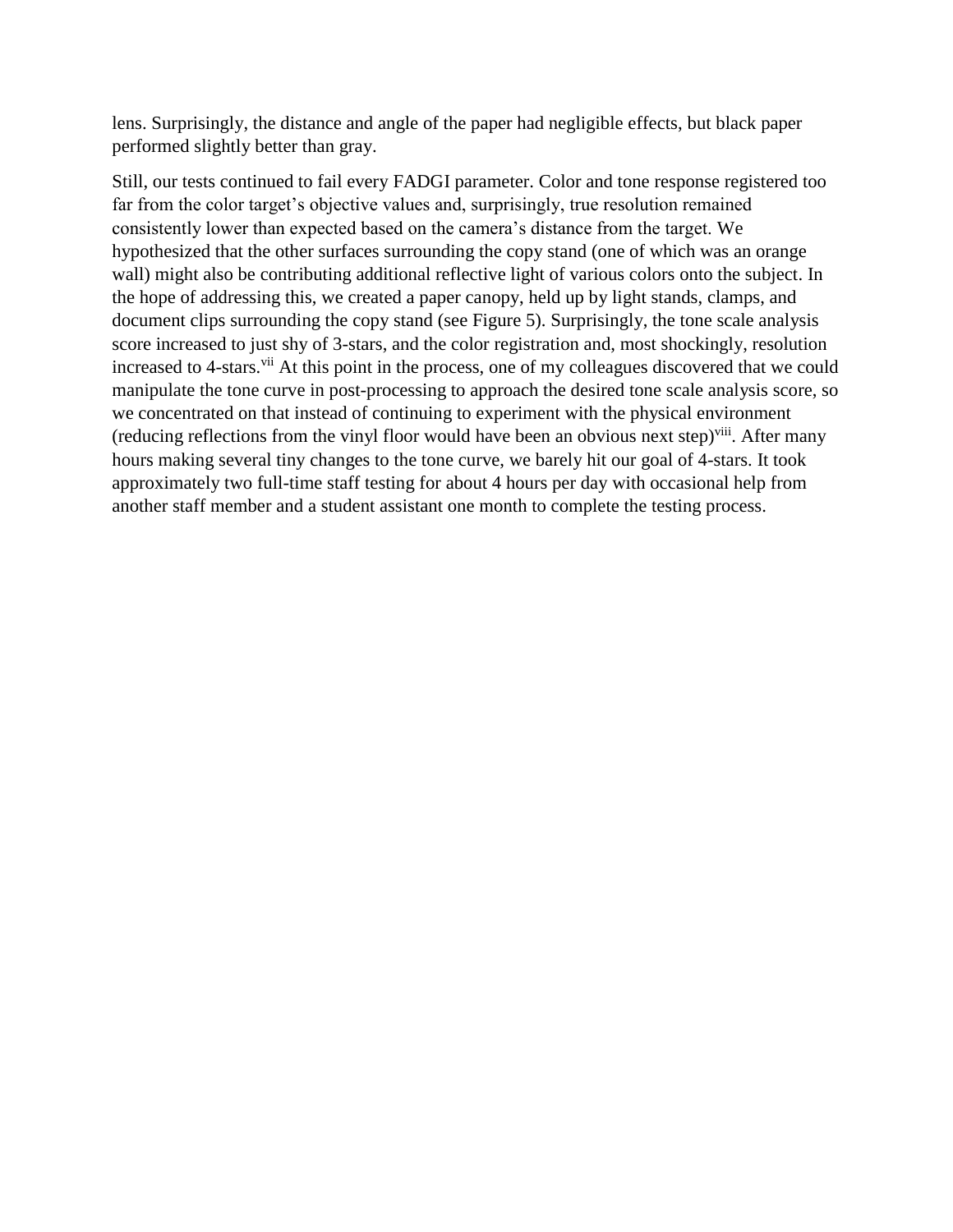

*Figure 5. Our paper canopy in an early stage of development.*

Shortly after this success, we moved to a carpeted office and set out to achieve 4-stars without post-processing and to plan a more permanent alternative to the paper tent we created. We purchased an 8' x 8' portable photo booth, which had a glossier interior than anticipated. After a little more research, instead of backdrop paper, we chose duvetyne fabric as the material for covering the walls and all parts of the metal frame because of its high opacity and matte finish we also covered our white copy stand base in the same material. With those adjustments in place, we again achieved 4-stars for color registration and resolution and got very close to hitting 4 stars for tone response without post-processing manipulation. We reached this milestone just before we had to shutter due to COVID-19, but I believe that a few pieces of metal were not completely covered by the duvetyne, or perhaps a black or duvetyne rug could have helped correct tone without having to manipulate the tone curve in software.

### **Conclusion**

Given our relatively modest starting point, our DSC team was very proud of what we were able to accomplish on a budget as well as the expertise we developed. It is my hope that readers from